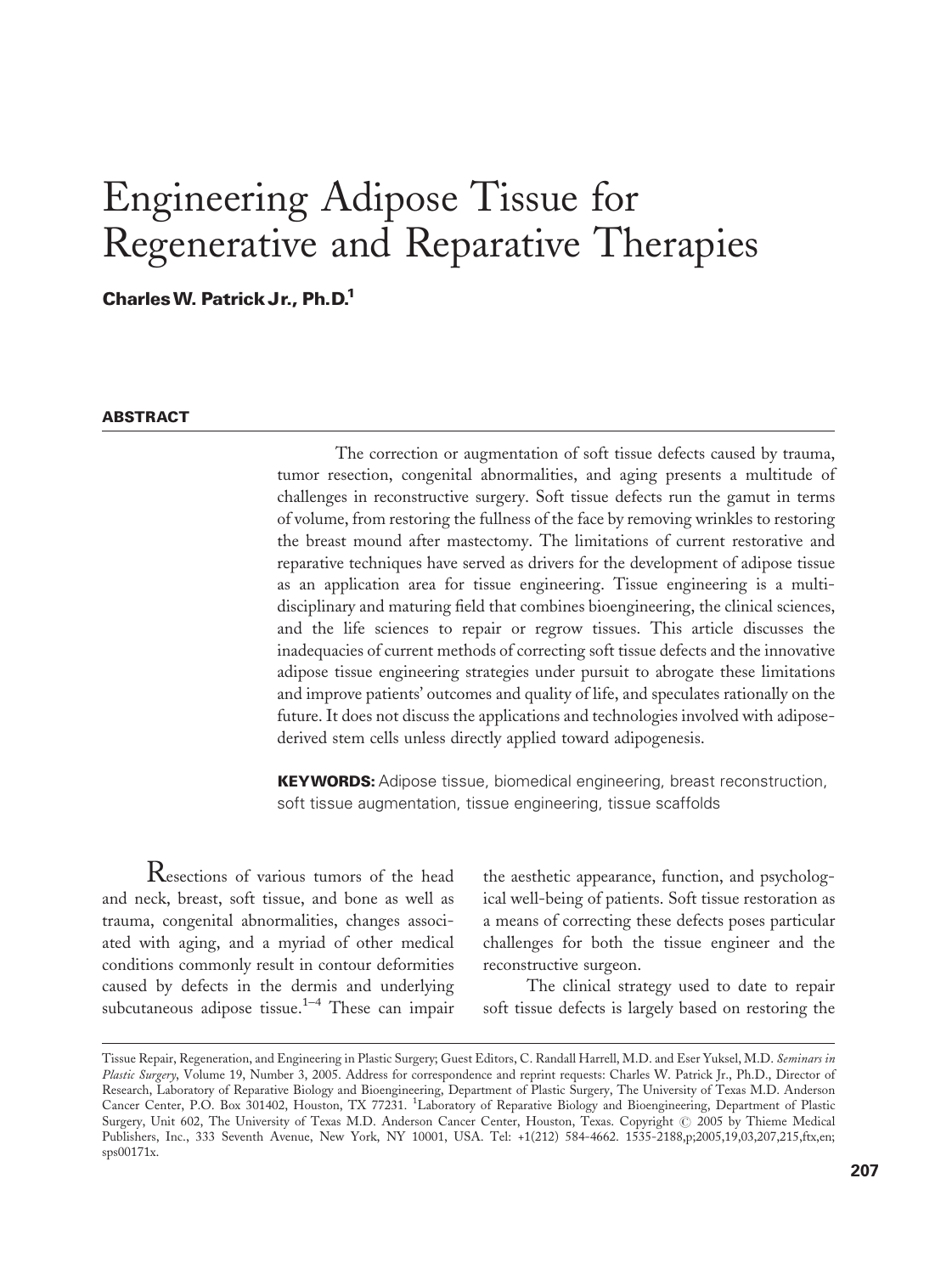missing volume with a natural, synthetic, or hybrid material. The first substances used as filler materials proved to be not only ineffective for soft tissue repair but also dangerous to the patient because of allergic reactions, local chronic edema, lymphadenopathy, scarring, ulcerations, and migration with associated reactive processes (i.e., oil granulomas).<sup>5</sup> Although many second- and third-generation materials are currently used clinically and new materials are being consistently developed, none has proved to be the appropriate material for soft tissue repair. Contemporary materials possess severe limitations including, but not limited to, unpredictable outcome, fibrous capsular contraction, allergic reaction, suboptimal mechanical properties, distortion, migration, and long-term resorption.2 The ideal material for soft tissue restoration should possess the following attributes: nonallergenic, nonpyrogenic, produce no disease states, permit ambient temperature storage, look and feel natural, economical relative to standard of care, stable after implantation or injection, fully integrated or replaced by host tissue over time, and easy to use in the operating room and outpatient setting. For relatively small defects, the material should be versatile enough to be injected through small-gauge needles yet capable of being molded into a solid implant after injection.<sup>6</sup> These attributes should be employed as design constraints when developing the next generation of materials or reparative strategies, or both.

## STANDARD OF CARE FOR SMALL-VOLUME SOFT TISSUE REPAIR

Numerous substances have been used in the last two decades to repair small soft tissue defects (Table 1). $2,3$  Nonautologous materials are recognized as foreign and are degraded by collagenases and inflammatory cells. Repeated injections are required to "plump up" even the smallest of defects. Although allergic reactions occur rarely (3–5% incidence), hypersensitivity reactions are observed.<sup>7,8</sup>

#### Table 1 Small-Volume Soft Tissue Fillers

| Autologous collagen (Autologen <sup>®</sup> )                                                  |
|------------------------------------------------------------------------------------------------|
| Autologous fat                                                                                 |
| Autologous fibroblasts (Isolagen <sup>®</sup> )                                                |
| Bovine collagen (Zyderm <sup>®</sup> , Zyplast <sup>®</sup> )                                  |
| Calcium hydroxyapatite (Radiesse™)                                                             |
| Cross-linked polydimethylsiloxane                                                              |
| Fibril                                                                                         |
| Gelatin powder                                                                                 |
| Human tissue matrix (Dermalogen <sup>™</sup> )                                                 |
| Hyaluronic acid (Hylaform <sup>®</sup> , Hylaform Plus <sup>®</sup> , Restylane <sup>®</sup> ) |
| Polylactic acid (Sculptura™)                                                                   |
| Polymethylmethacrylate microspheres                                                            |
| Silicone fluid                                                                                 |
| Teflon paste                                                                                   |

In addition, erythema and induration in the presence of circulating antibodies, granulomatous responses, and serum sickness–like illnesses have all been documented. Other synthetic materials are also associated with technical and regulatory difficulties. Allografts or homologous tissue grafts are not ideal because of the potential for viral transmission and potential immunogenic or allergic reactions. Autologous materials have been used as filler materials such as dermal cellular and extracellular matrix constituents and injectable fat. This requires, however, harvesting and processing the patient's tissues. In addition, logistical factors involving transport, preservation, and processing of tissues may limit the usefulness of autologous tissue.

Early on, autologous fat (i.e., mature adipose tissue) was investigated as a virtually limitless source of material for soft tissue repair. It is easily harvested, readily available, and most patients possess excessive amounts that can be harvested without producing significant contour defects. Despite the theoretical advantages, however, autologous fat transplantation has demonstrated poor results, with a 40 to 60% reduction in graft volume because of resorption.<sup>9,10</sup> Adipose tissue resorption is postulated to be related to insufficient revascularization and mechanical damage. Recent work has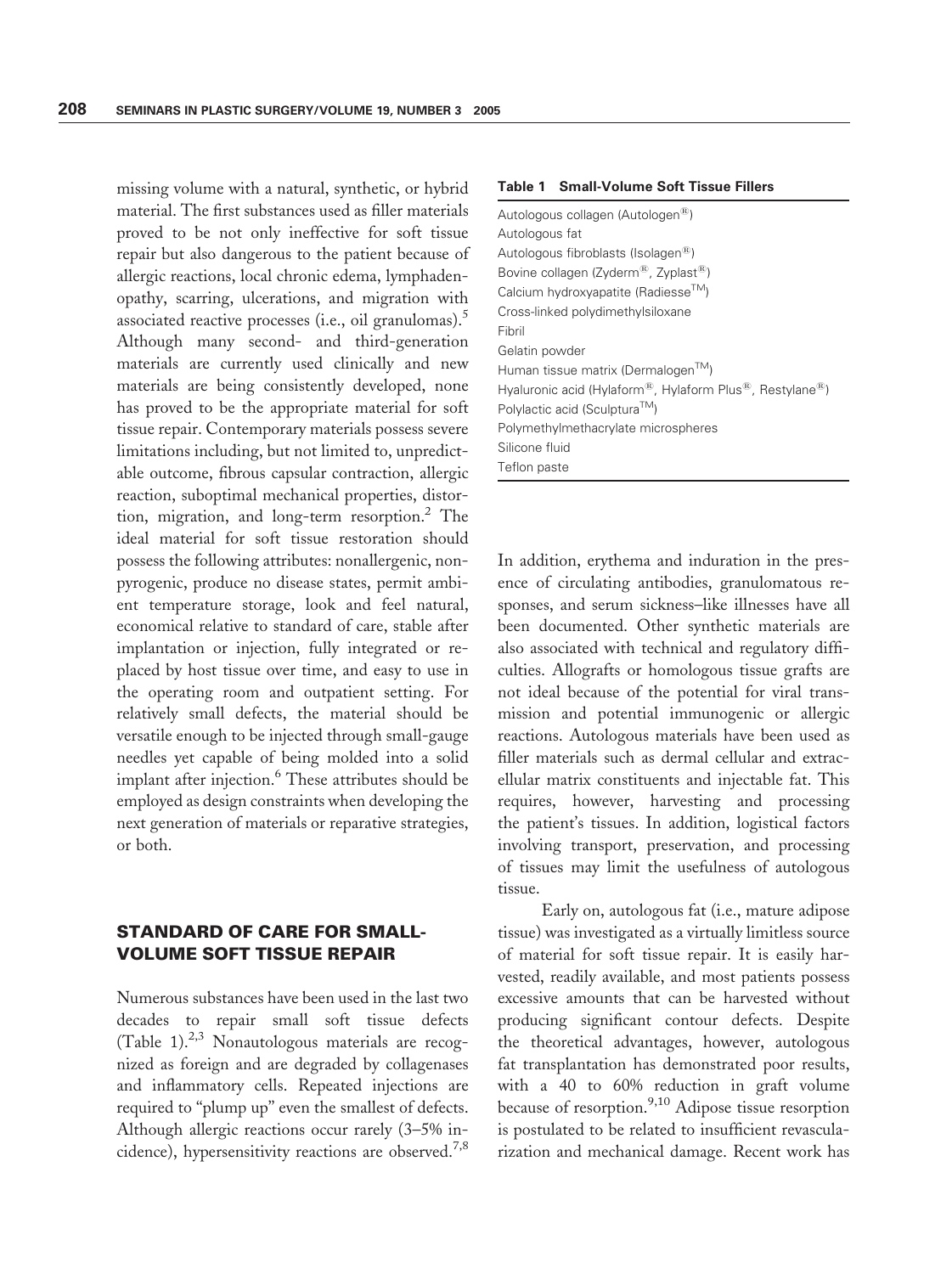demonstrated that microvascular endothelial cells play a critical role in protecting adipose cells from hypoxia.<sup>11</sup> Moreover, adipose tissue mass is governed by the formation of functional vasculature.<sup>12</sup> However, the interplay between adipogenesis and angiogenesis continues to be a poorly understood system. Some limited success has been obtained by using small-diameter ''pearls'' of fat tissue where mass transport occurs readily by diffusion.<sup>13,14</sup> However, this strategy is not viable for the majority of clinically sized defects. The advent of liposuction led investigators to attempt using single-cell suspensions of mature adipocytes. However, because adipocytes have a cytoplasm composed of 80 to 90% lipid, they tend to be traumatized by the mechanical forces of aspiration, resulting in approximately 90% damaged cells. The remaining 10% tend to form cysts or localized necrosis after injection. Moreover, mature adipocytes cannot be expanded ex vivo because they are terminally differentiated.

## STANDARD OF CARE FOR LARGE-VOLUME SOFT TISSUE REPAIR

Breast reconstruction subsequent to tumor resection is perhaps the largest anatomical volume involving adipose tissue as a reparative strategy. Breast cancer is the second leading cause of cancer in women (after skin cancer), affecting one in every nine women in America and one in every three women with cancer. This underscores the important role played by breast reconstruction not only for cosmetic purposes but also for the healthy maintenance of self-esteem and body image.<sup>15</sup> Breast reconstruction is the sixth most common reconstructive procedure performed in the United States.<sup>16</sup> The usual indication is to restore the breast mound following complete removal of the breast performed for cancer treatment by either total or radical mastectomy. Postmastectomy reconstruction involves replacing missing skin and soft tissue volume to recreate the appearance of the breast. Because of the volume often involved and relative paucity of adequate fill,

moderate to large breast tissue deficits can be particularly challenging to repair. Current methods use breast implants, soft tissue flaps, or a combination of these.<sup>15</sup>

Synthetic materials involved in breast reconstruction use a process known as tissue expansion to create additional skin first. An inflatable silicone tissue expander is placed submuscularly and is gradually inflated by the injection of physiological saline over weeks to months. When expansion is complete, the tissue expander is removed and is replaced with a permanent breast saline- or siliconefilled implant to provide the volume necessary for breast mound restoration. The disadvantages of permanent breast implants are that they may erode through the skin, become infected, form deforming scars, and cause physical or cosmetic complications related to fibrous capsule formation and internal contracture. They are also difficult to manipulate during shaping and may lead to unnatural cosmesis.<sup>15</sup>

Autologous tissue reconstruction commonly uses skin and fat from the lower abdomen in the form of a flap referred to as a transverse rectus abdominis musculocutaneous (TRAM) flap, although there are other autologous tissue sites such as the gluteal area. The TRAM flap procedure utilizes the rectus abdominis muscle along with the overlying skin and subcutaneous fat.<sup>15</sup> The tissue may be transferred with its blood supply intact by maintaining the superior attachment of the rectus abdominis muscle or by sacrificing the blood supply and performing microvascular anastomoses in the chest to the internal mammary blood vessels or in the axilla to the thoracodorsal blood vessels. The skin and fat can then be reshaped to take on the appearance of a breast. The disadvantages of the TRAM flap procedure are that it is quite extensive and requires surgery at areas other than the breast. This may lead to significant secondary comorbidity, such as scarring or alterations of otherwise normal areas and abdominal hernia. The desire to perform natural tissue reconstructions without the trauma of surgery or complications at the donor site provides the impetus for finding a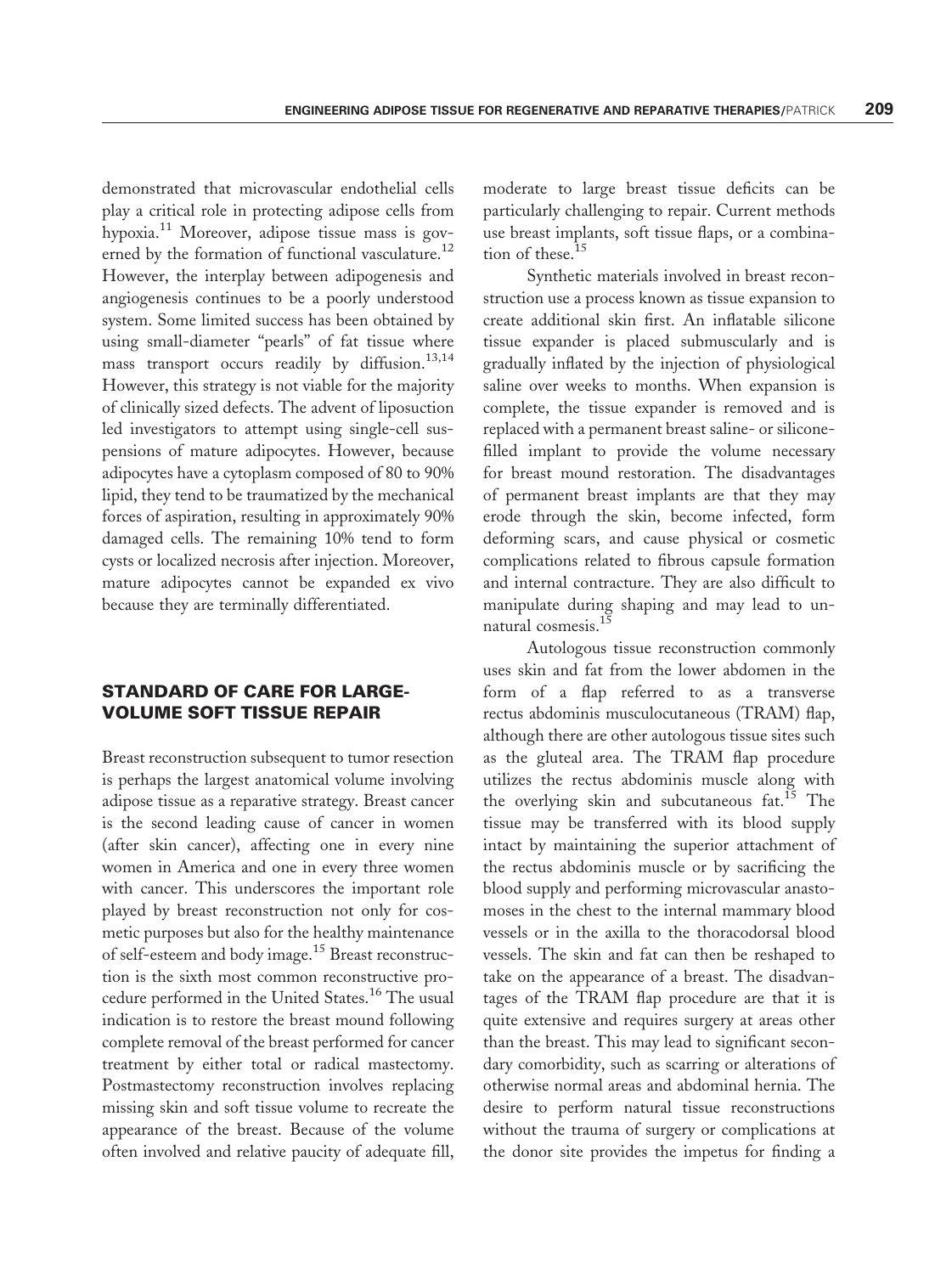tissue-engineered soft tissue alternative that may be used in postmastectomy breast reconstructions.

## TISSUE ENGINEERING STRATEGIES FOR SOFT TISSUE REPAIR

Tissue engineering strategies in general involve seeding cells and introducing appropriate tissue induction, differentiation, and maintenance factors in a three-dimensional natural, synthetic, or hybrid scaffold to develop ''biological substitutes that restore, maintain, or improve tissue function."<sup>2</sup> Numerous scaffold materials, ranging from nonwoven fiber and hydrogel extracellular matrix structures to biodegradable polymers in the form of foams, nonwoven fibers, and hydrogels, are being investigated.<sup>17</sup> Scaffold materials must mechanically support and guide tissue formation, such as adipogenesis. Materials must also be biocompatible, biodegradable, and easily processed. Ideally, the scaffold should recapitulate the endogenous extracellular matrix as much as possible to facilitate tissue induction. Acellular tissue engineering constructs are implanted in patients and rely on recruitment of surrounding cells or are tailored to remain acellular, whereas cellular tissue engineering constructs either are grown ex vivo in sophisticated bioreactors and then implanted in the patient or are placed directly in vivo with the patient serving as a bioreactor. Each of these tissue engineering modalities is discussed subsequently.

#### Preadipocyte-Seeded Scaffolds

Preadipocytes, precursor cells that differentiate into mature adipocytes, can be seeded onto a scaffold and allowed to proliferate and differentiate to promote the formation of adipose tissue. Preadipocytes are a preferred cell source over mature adipocytes because they can be readily expanded in culture, are mechanically stable, and can be obtained from fat biopsies or liposuction aspirates.18 Various materials are being investigated as potential scaffolds for adipose tissue growth. It should be noted that many experimental studies employ 3T3-L1 cells as a preadipocyte surrogate. The reader should be aware that 3T3-L1 cells are a mouse tumor-derived cell line and are not preadipocytes. Thus, limitations exist in interpreting data obtained from 3T3-L1 cells and translating the information to in vivo reparative adipogenesis.

Recently, poly(glycolic acid) (PGA) scaffolds reinforced with poly(L-lactic acid) (PLLA) and infused with human preadipocyte-seeded fibrin demonstrated in vivo adipogenesis for up to 6 weeks in mice.19 In addition, PGA polymers seeded with 3T3-L1 cells demonstrated fat-like tissues up to 1 month in mice.<sup>20</sup> In earlier studies, rigid poly(L-lactic-co-glycolic-acid) (PLGA) polymer foams seeded with rat preadipocytes were implanted subcutaneously into male Lewis rats in an effort to generate de novo adipose tissue. Results from shortterm (2–5 weeks) and long-term (1–12 months) studies demonstrated the successful formation of adipose tissue for up to 2 months.<sup>21,22</sup> The volume of generated adipose tissue then began to decrease and was completely resorbed by 5 months. The resorption of adipose tissue after 2 months may be due to factors such as a lack of adequate vascularization, lack of support structure after the PLGA degraded, the anatomical site of implantation not being conducive to long-term maintenance of adipose tissue, or a limitation related to the small animal model used. The long-term maintenance of generated tissue is a challenge for all tissue engineering applications.

Fluortex monofilament-expanded polytetrafluoroethylene  $(52 \mu m)$  pore size) has also been studied in vitro as a potential scaffold for adipose tissue engineering.<sup>23</sup> Preadipocytes do not attach to uncoated polytetrafluoroethylene and, hence, human collagen, albumin, and fibronectin coatings were studied to optimize seeding efficiency. Fibronectin coating resulted in a significantly higher number of attached human preadipocytes than the collagen or albumin coatings. Human preadipocytes were able to proliferate and differentiate into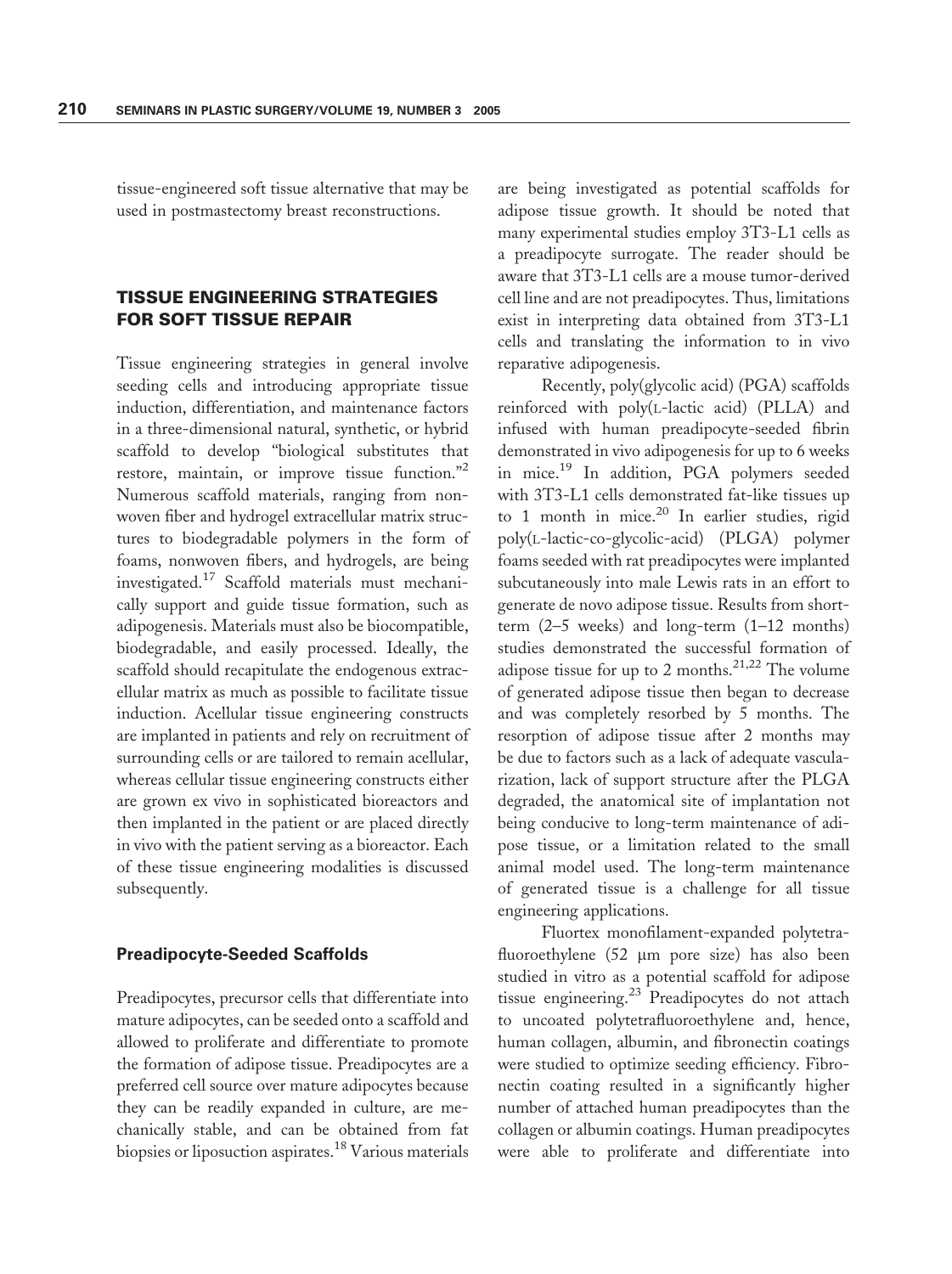

Figure 1 Scanning electron micrograph of a collagen-chitosan blend cross-linked with 0.2% glutaraldehyde. Image is  $100 \times$  and inset is  $500 \times$  magnification.

adipocytes on the fibronectin-coated expanded polytetrafluoroethylene in vitro over a period of 120 hours. In vivo studies have not been conducted. Recently, 3T3-L1 cells were shown to adhere to and lipid load on nondegradable fibrous polyethylene terephthalate scaffolds.24

In vitro adipogenesis has been demonstrated in porous gelatin sponges (Gelfoam). $^{25}$  In addition, Von Heimburg and colleagues have studied porous collagen scaffolds and two types of hyaluronanbased devices for adipose tissue engineering.<sup>26,27</sup> The collagen scaffolds are constructed on the basis of a directional solidification method followed by freeze drying to obtain a uniformly porous structure. The hyaluronic acid–based devices were manufactured into sponges or scaffolds composed of nonwoven fibers. The sponges demonstrated open, interconnecting pores ranging from  $50$  to  $340 \mu m$ , and the nonwoven mesh had an interfiber distance of 100 to 300 µm. In vivo studies in mice showed that the hyaluronan sponge proved to be a better scaffold than the freeze-dried collagen construct or the hyaluronan nonwoven carrier because of the larger, interconnected pores. After 8 months, more adipocytes were found in the sponge than in the nonwoven mesh. The large pore size is important for the preadipocytes to incorporate lipids and enlarge during differentiation. Pore size was also

found to be a factor in adipogenesis in several proprietary Johnson & Johnson biodegradable polymer sponges and nonwoven fibers.<sup>28</sup> In addition to single-component extracellular matrix scaffolds such as gelatin and hyaluronan, investigators are beginning to investigate the utility of multicomponent blends in an effort to tailor further material properties and cellular interactions (Fig. 1).

Synthetic polymer hydrogels are also actively being studied as potential tissue engineering scaffolds because of the ability to derivatize the polymers with bioactive functional groups and, thereby, control molecular and cellular function.29–31 Hydrogels are viscoelastic polymeric structures that contain a significant volume fraction of water (usually  $> 90\%$ ). The three-dimensional polymeric structures of the hydrogel are held together primarily by cross-linking. Currently, hydrogels are being employed in biomedicine for controlled drug release, soft tissue augmentation, cell separations, and biosensors. In the tissue engineering arena, hydrogels can be used as nascent materials or they can be modified with bioactive peptides that aid them in mimicking cell adhesion properties of the extracellular matrix. Proteolytically degradable peptides can be incorporated into the backbone of the polymer to form hydrogels that are degraded by cell-secreted enzymes. <sup>31</sup> For instance, polyethylene glycol (PEG)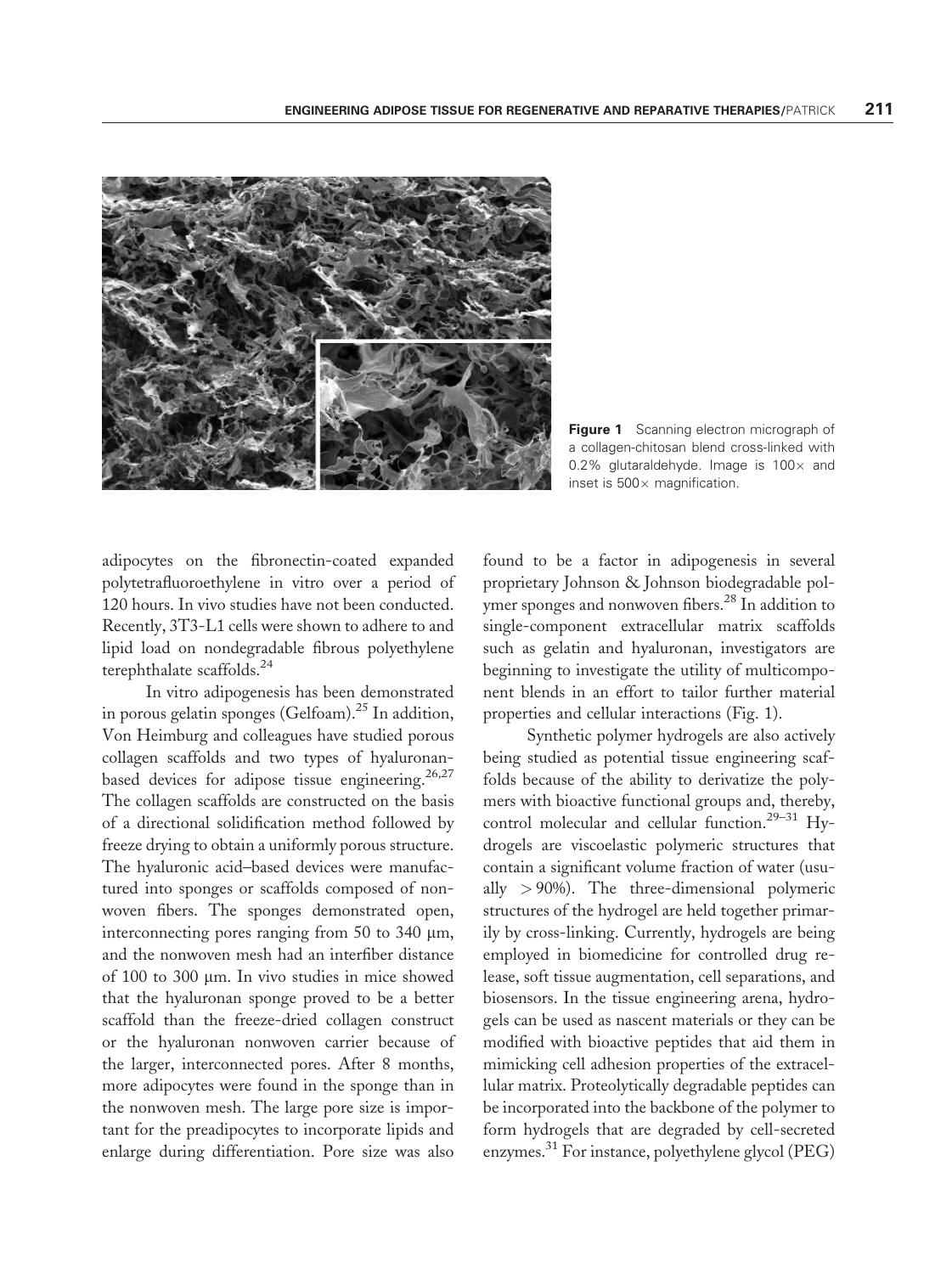can be modified with the peptide sequence leucine, glycine, proline, and alanine (LGPA) to form a polymer degradable by collagenase.<sup>31</sup> Preadipocyte adhesion sites can also be coupled to PEG using the peptide tyrosine, isoleucine, glycine, serine, and arginine (YIGSR).<sup>31</sup> YIGSR is a cell binding peptide found on laminin. Patrick and Wu have shown that preadipocytes bind preferentially to laminin-1 and that cell adhesion to and migration on laminin-1 is mediated by the  $\alpha_1\beta_1$  integrin.<sup>32</sup> The preadipocytes can be mixed into a PEG solution and then photopolymerized into a hydrogel. Moreover, the PEG hydrogels were shown to have material and rheological properties similar or superior to those of human subcutaneous adipose tissue.<sup>30</sup> Combining the degradable PEG with the polymer coupled with cell adhesion sites produces a synthetic hydrogel that has been shown to be adequate scaffold material in vitro. Alhadlaq and colleagues implanted PEG diacrylate hydrogels seeded with mesenchymal stem cells and demonstrated in vivo adipogenesis for up to 4 weeks in mice.<sup>29</sup> The clinical benefit of having a polymerizable hydrogel such as PEG is that the cell-polymer solution can easily be injected into the defect to be corrected and then photopolymerized in situ into a hydrogel. The need for complex surgical intervention would thus be eliminated.

Porous alginate material (a naturally derived hydrogel) has also been investigated as a construct for soft tissue engineering. Halberstadt et al modified the alginate material with the peptide sequence arginine, glycine, and aspartic acid (RGD) to allow cells to adhere to the construct.<sup>33</sup> In vitro studies demonstrated that the porous alginate-RGD material supported cell attachment, adhesion, and proliferation. Small animal studies performed over 6 months showed that the implanted material was also conducive to tissue ingrowth and did not elicit major inflammatory responses.<sup>34</sup> In a large animal model (sheep), the material was seeded with preadipocytes and injected into the nape of the neck. Well-defined adipose tissue was identified within the hydrogel at 1 and 3 months. Unfortunately, it cannot be determined whether the adipose

tissue growth resulted from the previously seeded preadipocytes in the material or from resident preadipocytes.<sup>33</sup>

Collagen hydrogels have also been investigated as a three-dimensional biological matrix upon which preadipocytes are cocultured with human mammary epithelial cells to form tissue that closely resembles the normal human breast. Histologic analysis of the collagen gels from in vitro studies indicates a pattern of ductal structures of human mammary epithelial cells within clusters of adipocytes similar to the architecture of breast tissue. These findings indicate that there is a potential for breast tissue to be regenerated in vitro on a threedimensional scaffold and later implanted for breast reconstruction purposes.

The majority of in vitro investigations have been conducted in static, two-dimensional culture conditions. Three-dimensional bioreactor systems are being developed to mimic the in vivo environment more realistically and to conduct in vitro studies over longer periods of time.<sup>35</sup> Seeding preadipocytes within batch and perfused bioreactors results in viable adipose-like tissue (Fig. 2). The



**Figure 2** (A) Adipose-like tissue generated in a perfused, low-shear bioreactor. Image is captured through the bioreactor housing during operation. (B) Representative volumes of tissue generated in the bioreactor. The scale tick marks are millimeters.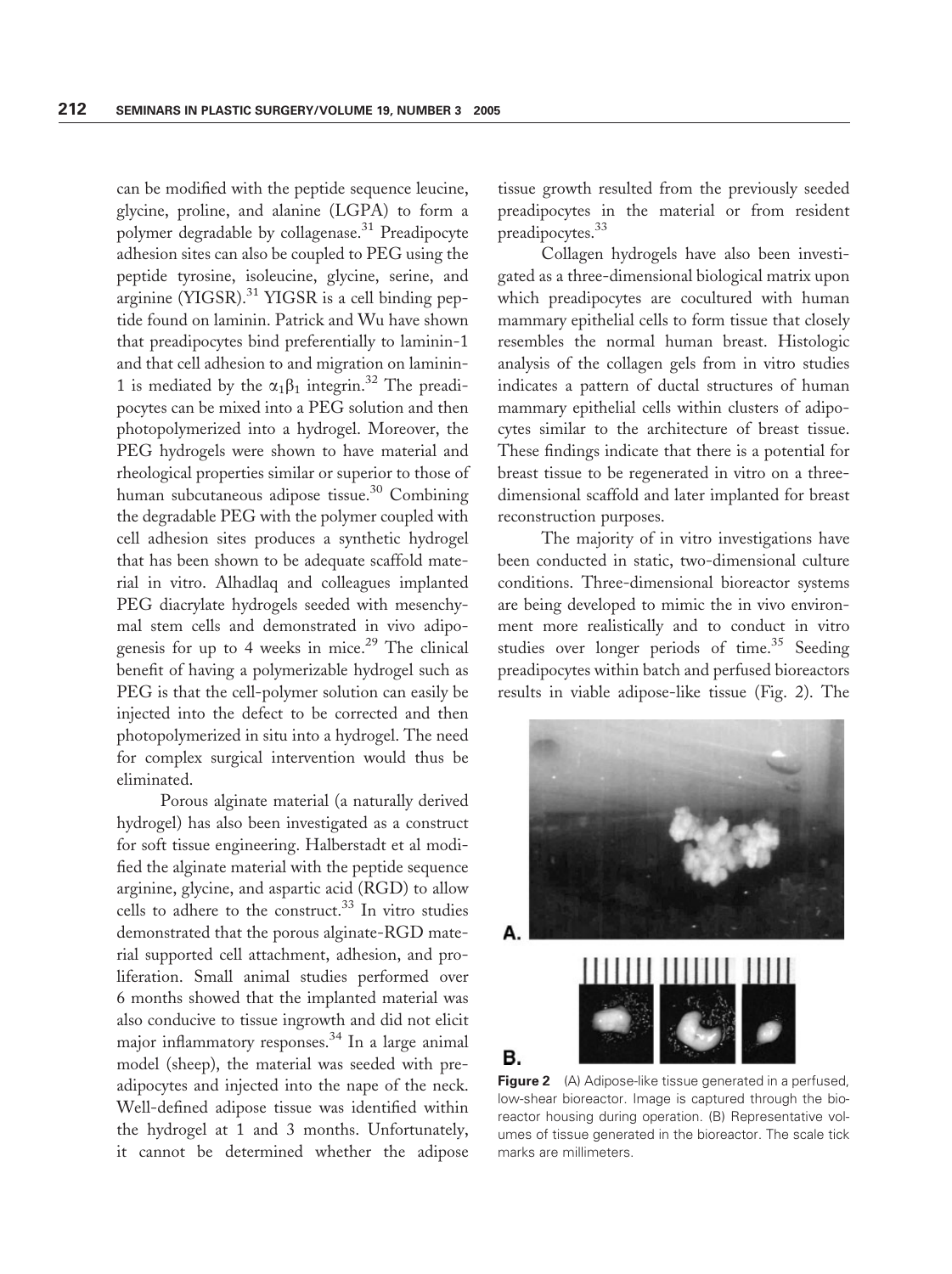

Figure 3 (A) Bioreactor-generated adipose tissue placed in a subcutaneous pocket of a rat. (B) H&E-stained histological section tissue sample from (A) 7 days after implantation.

bioreactor-generated adipose tissue is incorporated in vivo when placed subcutaneously in Lewis rats, as shown in Figure 3.

#### Preadipocyte Recruitment into Permissive Microenvironments

Acellular tissue engineering constructs that elicit recruitment of surrounding resident preadipocytes are also being investigated for de novo adipose tissue growth. For example, the reconstituted basement membrane of a mouse tumor, or Matrigel, has been shown by several investigators to induce migration, proliferation, and differentiation of preadipocytes when supplemented with basic fibroblast growth factor (bFGF). $36$  It is speculated that when Matrigel plus bFGF is injected into a subcutaneous space, preadipocytes residing in the adjacent connective tissue migrate into the extracellular matrix gel. Results demonstrate that endothelial cells are also recruited. It remains unclear whether the observed angiogenesis drives the adipogenesis or vice versa. When gelatin microspheres loaded with bFGF were coimplanted with Matrigel, similar results were obtained.37 Beahm and colleagues have demonstrated recruitment of resident preadipocytes and formation of de novo adipose tissue using a vascular

pedicle model in athymic nude rats.<sup>38,39</sup> Briefly, the superficial inferior epigastric blood vessels were isolated, and silicone molds of various shapes (sheet, hemisphere, sphere) were sutured around the vessels. The molds were packed with PGA fibers. Subsequently, Matrigel and bFGF were injected into the packing fibers. Qualitative assessment over 4 to 20 weeks demonstrated de novo adipogenesis. This approach is currently being translated to a large animal model (Yucatan micropig) to assess adipose tissue engineering strategies.<sup>38</sup>

PLGA/PEG microspheres have been investigated as growth factor delivery vehicles in the absence of Matrigel. Insulin, insulin-like growth factor-1 (IGF-1), and bFGF have been administered to the muscular fascia of the rat abdominal wall via these PLGA/PEG microspheres.<sup>40</sup> At the harvest at 4 weeks, adipose tissue was grossly observed at the site of implantation. Histologic and image analysis showed that the microspheres treated with both insulin and IGF-1 demonstrated statistically greater increases in adipose tissue (composed of fibroblasts and adipocytes) than did empty microspheres or microspheres treated with insulin, IGF-1, or bFGF alone or with all three growth factors. This de novo generation of adipose tissue may result from one of three mechanisms. Stem cells may be present in the fascia and stimulated to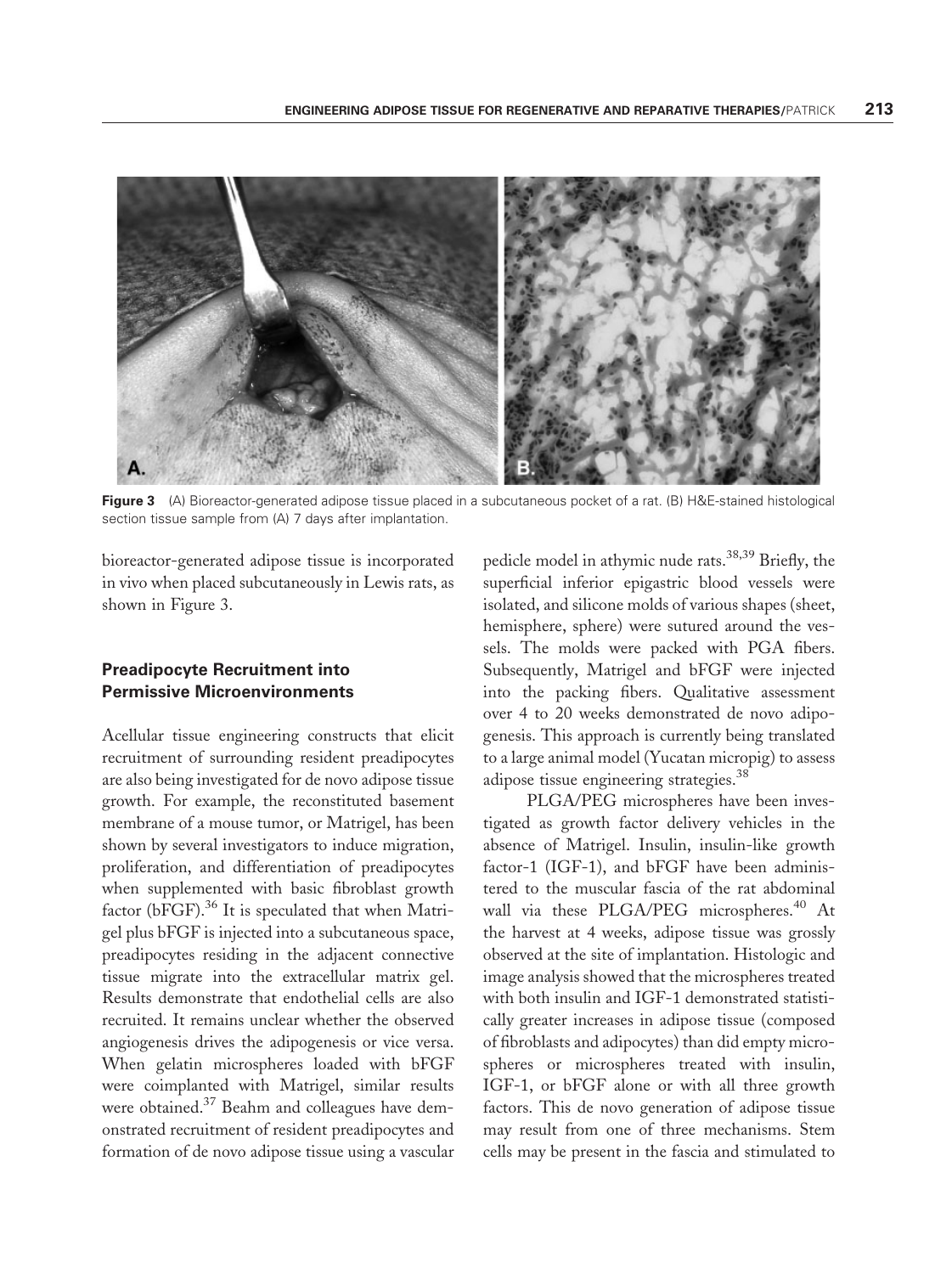differentiate into preadipocytes and subsequently adipocytes. Another possible explanation is that preadipocytes residing in the fascia are stimulated to differentiate into adipose tissue. The third explanation, and the most speculative, is that the fibroblasts in the fascia dedifferentiate and then differentiate into preadipocytes and subsequently adipocytes. Regardless of the means, results indicate that adipose tissue can be generated in fascia within a short period (4 weeks) by delivery of microspheres treated with insulin and IGF-1.<sup>40</sup>

## **CONCLUSION**

The field of adipose tissue engineering offers great potential in abrogating limitations realized with soft tissue augmentation after tumor resection and trauma. This review has discussed the state-ofthe-art techniques in adipose tissue engineering. Numerous synthetic and naturally derived scaffolds are currently being investigated in vitro and in vivo for adipose tissue growth. The implantation of cultured preadipocytes or recruitment of endogenous preadipocytes into a scaffold has resulted in the development of adipose tissue. The generation of adipose tissue has the potential to change the way reconstructive surgery is practiced as well as increase patients' quality of life. Future studies must address the long-term maintenance of newly generated adipose tissue, the interplay between adipogenesis and angiogenesis, as well as the development of appropriate large animal models to assess adipose tissue engineering strategies.

#### REFERENCES

- 1. Patrick CW Jr. Breast tissue engineering. Annu Rev Biomed Eng 2004;6:109–130
- 2. Patrick CW Jr. Tissue engineering strategies for soft tissue repair. Anat Rec 2001;263:361–366
- 3. Patrick CW Jr. Tissue engineering of fat. Surg Oncol 2000; 19:302–311
- 4. Patel PN, Robb GL, Patrick CW Jr. Soft tissue restoration using tissue engineering. Semin Plast Surg 2003;17:99– 106
- 5. Elson ML. Soft tissue augmentation: a review. Dermatol Surg 1995;21:491–500
- 6. Elson ML. Dermal filler materials. Dermatol Clin 1993;11: 361–367
- 7. Clark DP, Hawke CW, Swanson N. Dermal implants: safety of products injected for soft tissue augmentation. J Am Acad Dermatol 1989;21:992–998
- 8. Stegman SJ, Chu S, Bensch K, Armstrong R. A light and electron microscopic evaluation of Zyderm collagen and Zyplast implants in aging human facial skin. A pilot study. Arch Dermatol 1987;123:1644–1649
- 9. Billings E Jr, May JW Jr. Historical review and present status of free fat graft autotransplantation in plastic and reconstructive surgery. Plast Reconstr Surg 1989;83:368– 381
- 10. Ersek RA. Transplantation of purified autologous fat: a 3-year follow-up disappointing. Plast Reconstr Surg 1991;87:219–227
- 11. Frye C, Wu X, Patrick CW. Microvascular endothelial cells sustain preadipocyte viability under hypoxic conditions. In Vitro Cell Dev Biol Anim 2005;41:160– 164
- 12. Fukumura D, Ushiyama A, Duda DG, et al. Paracrine regulation of angiogenesis and adipocyte differentiation during in vivo adipogenesis. Circ Res 2003;93:e88–e97
- 13. Coleman SR. Facial recontouring with lipostructure. Clin Plast Surg 1997;24:347–367
- 14. Coleman SR. Long-term survival of fat transplants: controlled demonstrations. Aesthetic Plast Surg 1995;19: 421–425
- 15. Robb GL. Reconstructive surgery. In: Hunt KK, Robb GL, Strom EA, Ueno NT, eds. Breast Cancer. New York: Springer; 2000:223–253
- 16. American Society of Plastic Surgeons. 2004 National Clearinghouse of Plastic Surgery Statistics. American Society of Plastic Surgeons; 2005. Available at: www. plasticsurgery.com
- 17. Patel PN, Patrick CW Jr. Materials employed for breast augmentation and reconstruction. In: Ma PX, Elisseeff J, eds. Scaffolding in Tissue Engineering. New York: Marcel Dekker; 2005:425–438
- 18. Brey EM, Patrick CW Jr. Tissue engineering applied to reconstructive surgery. IEEE Eng Med Biol Mag 2000;19: 122–125
- 19. Cho SW, Kim SS, Rhie JW, Cho HM, Cha YC, Kim BS. Engineering of volume-stable adipose tissues. Biomaterials 2005;26:3577–3585
- 20. Fischbach C, Spruss T, Weiser B, et al. Generation of mature fat pads in vitro and in vivo utilizing 3-D long-term culture of 3T3–L1 preadipocytes. Exp Cell Res 2004;300: 54–64
- 21. Patrick CW Jr, Chauvin PB, Reece GP. Preadipocyte seeded PLGA scaffolds for adipose tissue engineering. Tissue Eng 1999;5:139–151